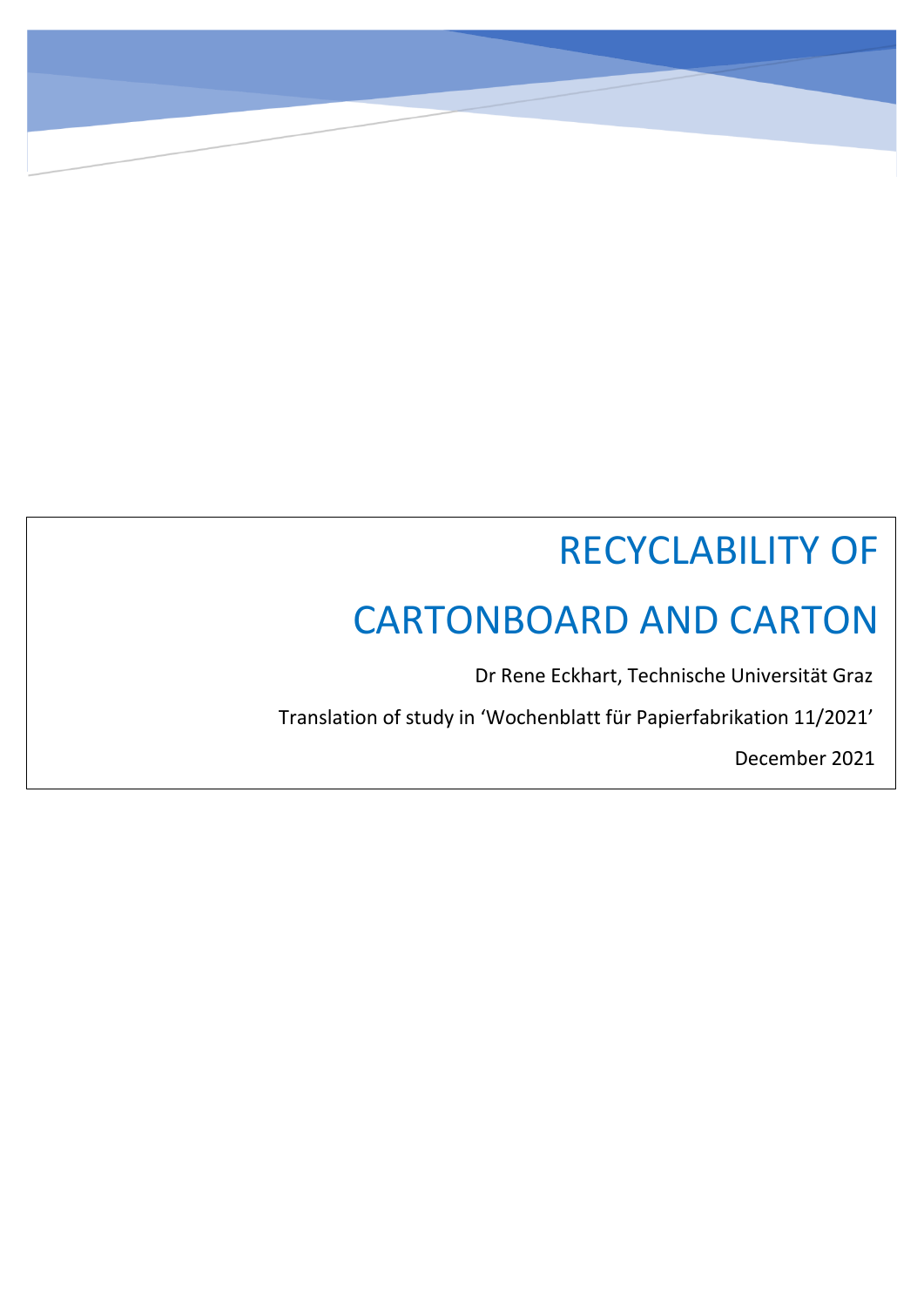## **Introduction**

According to Eurostat, paper, board and cartonboard have by far the highest recycling rate of all packaging materials, reaching around 85% in 2019. Metal comes in second at 81%, glass at 76%, with plastic at only about 40%. The European paper industry is even aiming to increase the recycling rate for fibre based packaging to 90% by 2030.

Recovered paper, is the most important raw material for the production of paper, board and cartonboard in Europe. Taking all types into consideration, its share is over 54%. Recovered paper is mainly used in newsprint and packaging materials such as corrugated base paper, folding boxes and packaging paper.

While newspapers and corrugated board are produced from almost 100% recovered paper, the amount of recovered paper in folding boxes is significantly lower at around 35%. Due to product requirements and food regulations, the range of grades is divided into products that are largely produced from recovered paper (GT, GD cartonboard) and those based on virgin fibre (GC and GZ cartonboard).

Cartonboard packaging is preferred by consumers because of its environmental credentials and its easy and well-established recyclability. The advantages of fibre-based packaging are seen in the use of renewable natural fibres, which are obtained from renewable raw materials from sustainable forestry and can be recovered from the waste stream after use.

Recycling as much as possible has a significant positive effect on the eco-balance of the packaging, as it can reduce the specific water consumption in fibre production and also significantly reduces CO2 production thanks to the lower energy input. The more often the same item of packaging can be recycled, the more positive its impact on the environment.

When it comes to producing GT/GD cartonboard based on recovered paper, mainly mixed recovered paper from household collections is used, with varying proportions of newspapers and magazines, and packaging materials such as corrugated board boxes and folding boxes. Decisive factors when selecting the different types of recovered paper include not only price, availability, and cleanliness, but above all the quality characteristics. While the properties of folding cartons made of virgin fibre are very clearly defined by the grade classification, this is much more difficult when it comes to packaging made from recovered paper. It is no longer possible to determine whether the material used has ever been recycled or whether it has already passed through the recovered paper cycle many times. And depending on seasonal or local variations in the types of material collected, there are additional factors that influence the fibre mix.

When using recovered paper for cartonboard packaging in general and specifically with the aim of increasing recovered paper collection rates, it is therefore important to understand whether and how the fibre properties change as a result of repeated recycling and how frequently recovered paper fibres are recycled in order to keep them suitable for cartonboard production.

## **What we know already**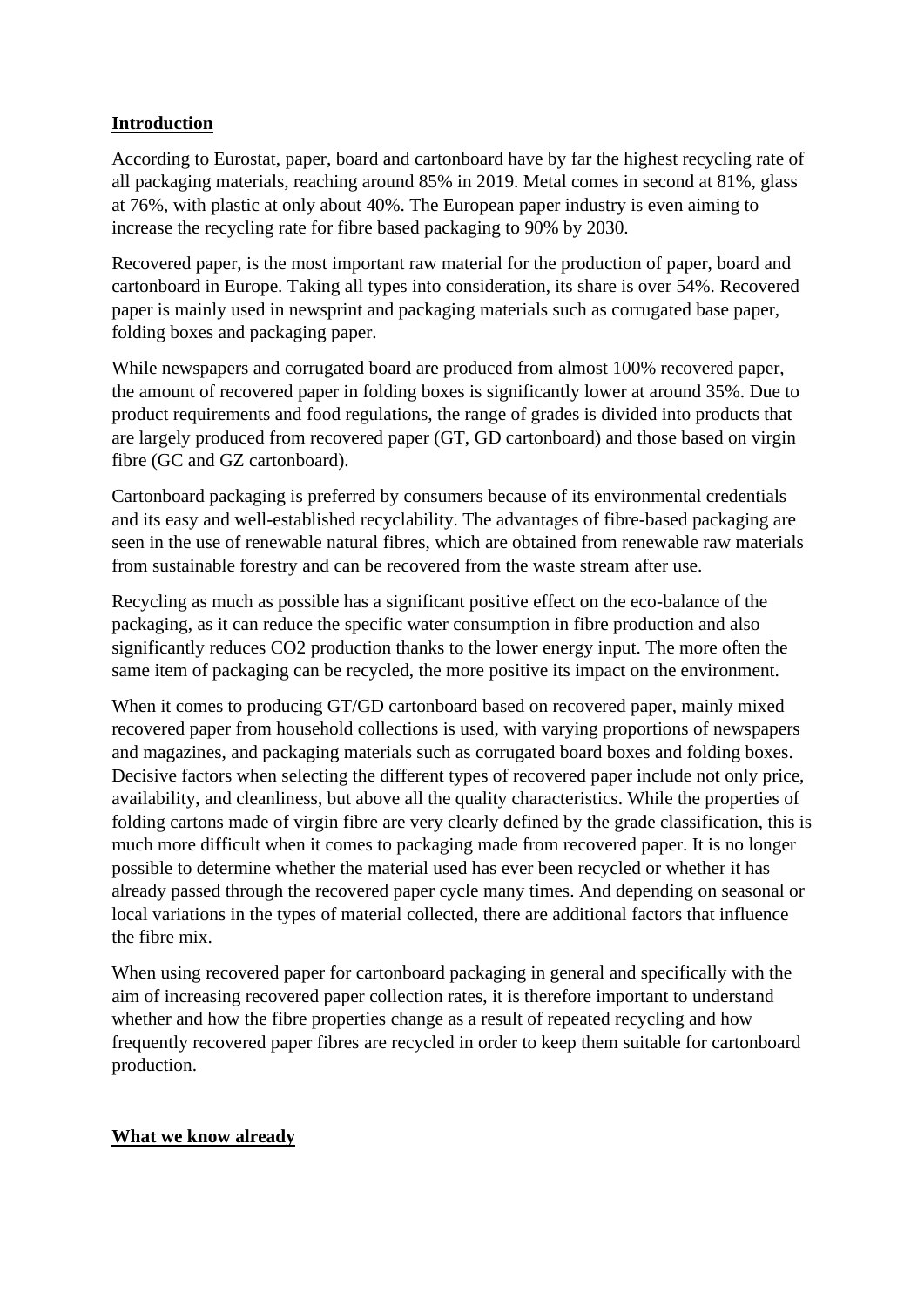In the paper industry and in numerous sources, many people persistently believe the myth that the maximum number of possible recycling cycles for paper fibres ranges between 4 and 7. A closer look at what has already been published on this issue shows that the number of recycling cycles that can be carried out in a test setup is often less limited by the fibre or the quality of the fibre than it is by fibre losses that occur during the recycling process [1]. It is often difficult to compare the results since the boundary conditions (pre-dried/initially wet fibre, sheet formation, drying) are different every time. As far as the technological development of fibre is concerned, the key points are that fibre changes mainly in the first two to four recycling cycles in terms of water retention capacity and strength potential, while the additional changes are marginal. The current study by Putz and Schabel [2], on which this paper is largely based, also addresses this issue with a suitable setup for recycling. The study deals with a mixture of fibres of different ages as a starting material, which is based on the paper grade structure for the production of corrugated board in Germany (40% testliner 3, 40% recycled fluting, 20% kraftliner), which corresponds to a mixture of 80% secondary fibres of different ages and 20% primary fibres. The defibration was carried out in an LC pulper with a material density of 4%. The handsheet was prepared using white water circulation and sheets of 120 g/m² were produced. 25 cycles were performed and no primary fibres or minerals were added over these cycles. Over the 25 cycles, there was a decrease in water retention of 14.5%, a slight decrease in the grinding degree of 4 points, and a slight decrease in ash content, which is associated with unavoidable losses of fine materials during sheet formation. Losses in mechanical properties (breaking length, CMT, SCT etc.) over the 25 cycles ranged from 5.1 to 11.6%. The reason cited for the low decrease is the low primary fibre content of 20%, since, as already mentioned, fibres undergo a change mainly in the first 2-4 cycles. Based on this study, this paper examines the development of a fibre blend used for the production of white lined folding box board over 25 cycles. In contrast to the abovementioned study, the primary fibre content in this blend is somewhat lower and is represented exclusively by mechanically produced fibre, which according to Stürmer and Göttsching [3] loses hardly any strength potential during recycling. Moreover, the ash content in the blend used here is significantly higher at 21% than in the corrugated board mixture at 7.9%. On the one hand, the significantly lower primary fibre content leads to the expectation that the changes over the recycling cycles will be even smaller; on the other hand, it is necessary to take into account the high ash content in the test setup, as losses are to be expected during sheet formation which would subsequently distort the development of the technological properties.

#### **Carrying out the recycling study on folding box board**

The folding box board used in this study is constructed as follows:

- Top liner:  $30 \text{ g/m}^2$ , white files and shavings
- Underliner:  $35 \frac{\text{g}}{\text{m}^2}$ , mixed recovered paper and packaging
- Filler ply: 213 g/m², 75% mixed recovered paper and packaging, 25% RMP
- Back ply: 40 g/m², 50% mixed recovered paper and corrugated board, 50% own waste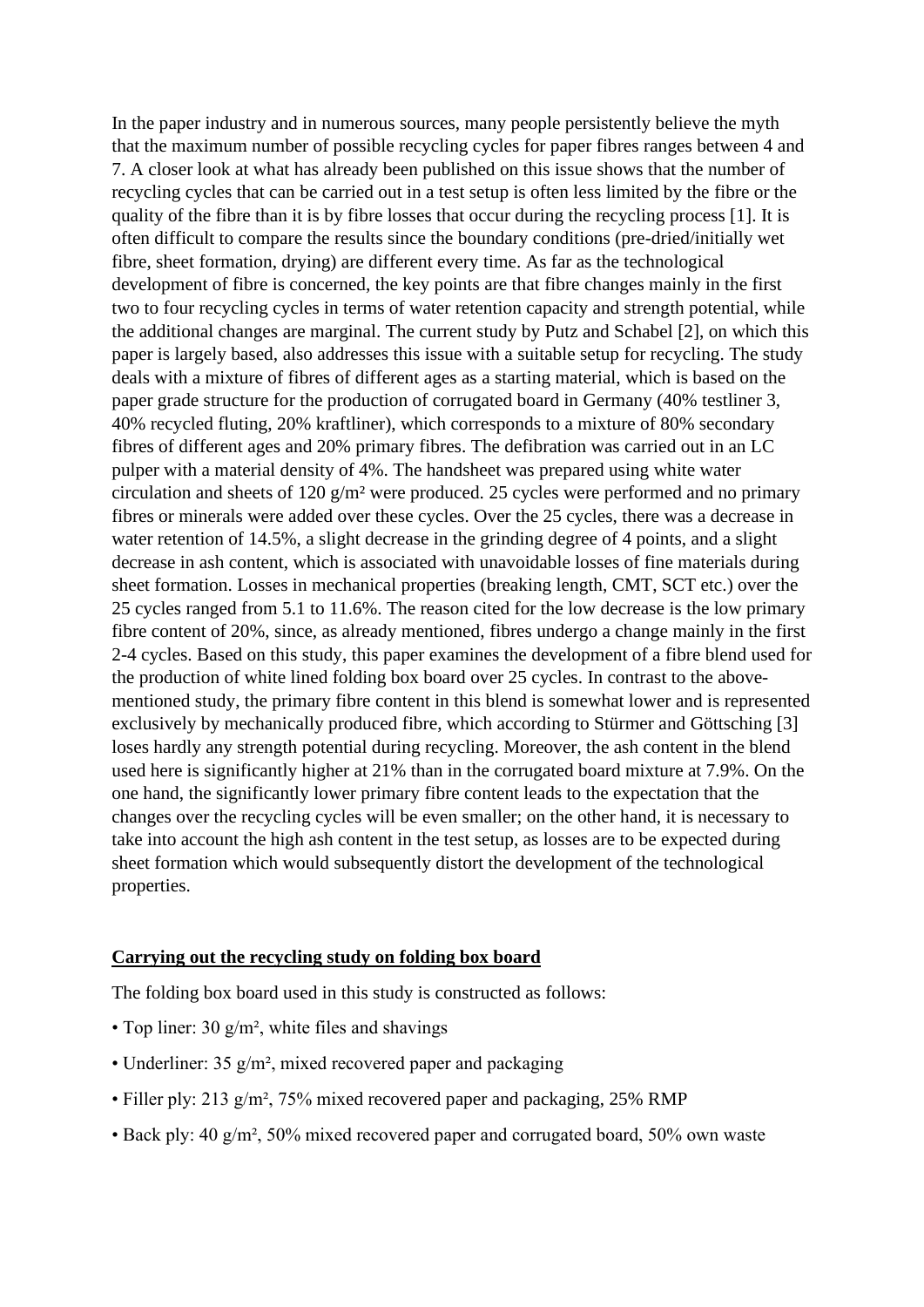Uncoated unfinished cartonboard was used to make the experiment easier to carry out. For this reason, the primary fibre content represented by the refiner mechanical pulp (RMP) used in the filler ply is just under 18% (waste taken into account). The ash content is 21%, as already described above. This high ash content would make it impossible to interpret the development of the technological properties of the fibre, as the ongoing loss of ash during the course of repeated sheet formation would inevitably have a positive influence on the mechanical properties. This situation is taken into account during the study by largely removing the mineral components from the raw material in a laboratory pressure screen which is equipped with a perforated screen basket with a 250 µm hole diameter. Inevitably, a significant amount of the fine fibre material is also lost in this step. However, since the development of the fibre fraction is of primary interest in the study, this loss of fine material was consciously accepted and has no influence on the statements to be made. The ash content is reduced from 21% to 5.9% during this grading process, and the grinding degree is reduced from almost 40  $SR^{\circ}$  to 17  $SR^{\circ}$  due to the reduction in fibre fines. The mechanical properties are positively influenced by the reduction of mineral components that interfere with the fiberfiber bonding. The change in the length distribution of the fibre due to the grading is shown in Fig. 1 in the results section. Starting from this sorted raw material, 25 recycling cycles were simulated. The sheet formation was done on a Rapid-Köthen handsheet formation with white water circulation. Any white water that goes towards the drain during sheet formation is collected and then used to suspend the sheets during recycling. In this way, virtually no fresh water was used over the recycling cycles, thus minimizing the loss of fibre material during sheet formation. Despite this, a certain loss of fibre material via the water ring vacuum pump is unavoidable. This amounts to an average of 0.98% per cycle over the cycles. A beater according to DIN EN ISO 5263-1 was used to redisperse the formed handsheets. Redispersion was carried out for 25 minutes at a material density of 2%. Even though this laboratory disintegration can be described as gentle, it is known from the literature [4] that fine material is removed from the fibre surface during this process step. This manifested itself in an increase in the degree of grinding (in contrast to the study by Putz and Schabel [4] in which a decrease in the degree of grinding was recorded) over the 25 cycles. Grinding degree (EN ISO 5267-1), water retention (ISO 23714) and fibre morphology (ISO 16065-2) were determined after cycles 1, 3, 5, 7, 10, 15, 20, and 25. Sheet tests for thickness/density/volume (EN ISO 534), tensile strength (EN ISO 1924-2), bending stiffness (ISO 2493-1), and Scott Bond splitting work (ISO 16260) were carried out on every cycle up to cycle 10 and on every second cycle from cycle 10 onwards. In addition, the ash content (DIN 54370) was determined after cycles 1, 5, 12, and 25.

#### **Results of the recycling study on folding box board**

As already mentioned, the disintegration of the sheets in the laboratory beater during the recycling cycles leads to a production of fines, as fines are detached from the fibre wall. This can be seen both in the fibre morphology (Fig. 1) and in an increase in the degree of grinding (Fig. 2). The length-weighted fibre length distribution shown in Fig. 1 shows the effect of the grading of the raw material for the present study on the one hand and the development over the recycling cycles on the other.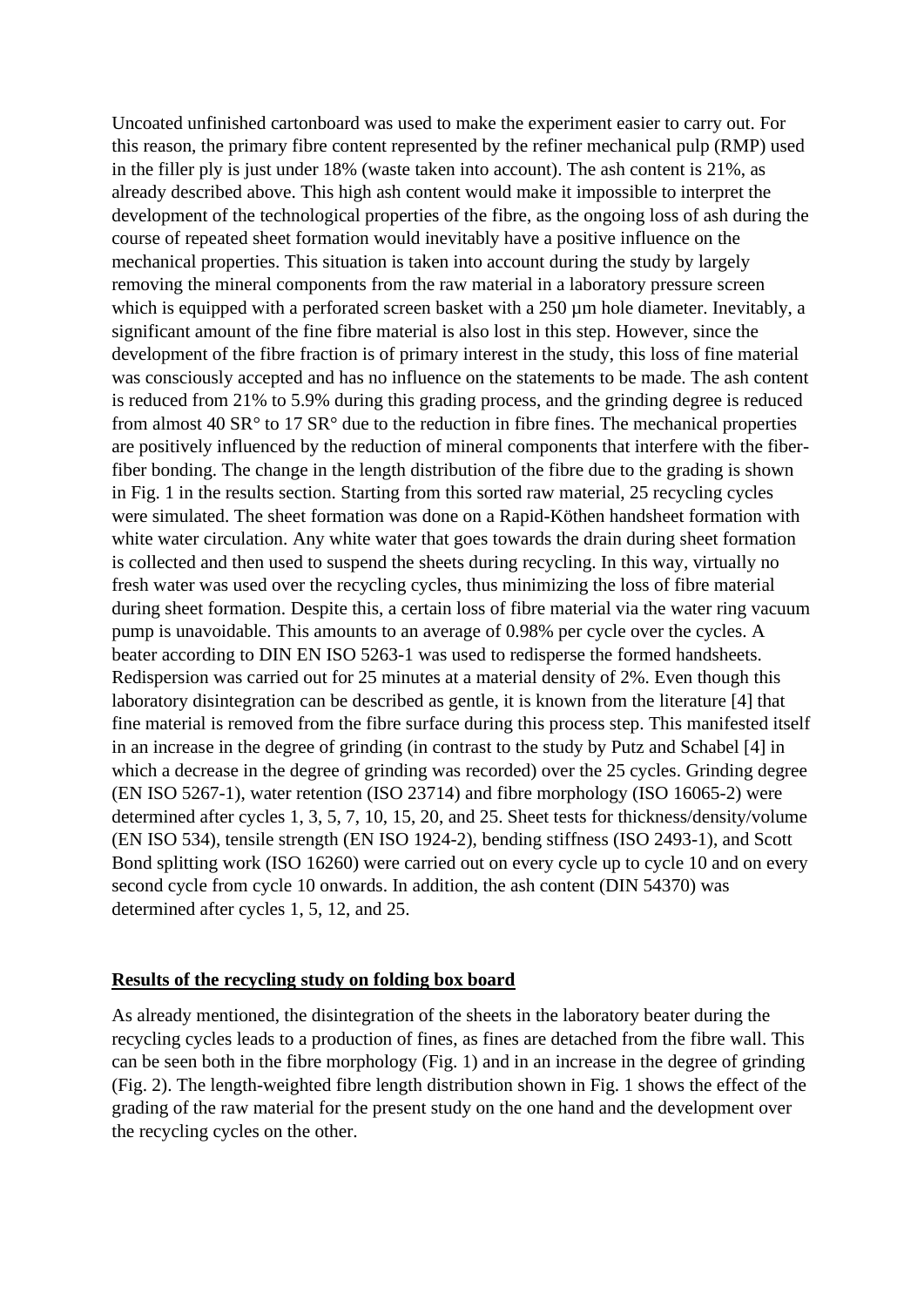

*Fig. 1: Length-weighted fibre length distribution of the raw material before grading (red), after grading, and after the individual recycling cycles. The detail shows the area of very fine material (200-400 µm).* 

It is clearly evident that although recycling produces fine material (see also the detail in the diagram), there is essentially no change in the length distribution, i.e. no shortening of the fibre material. However, a large part of the fine material produced does not appear in this diagram, as only objects with a length of 200 µm or more are included in the length distribution. Similar effects can also be expected in the context of stock preparation on a production line. The extent of this will depend on the aggregates used, the process steps, and the energy input. The increase in the grinding degree and the development of the water retention capacity can be seen in Fig. 2.

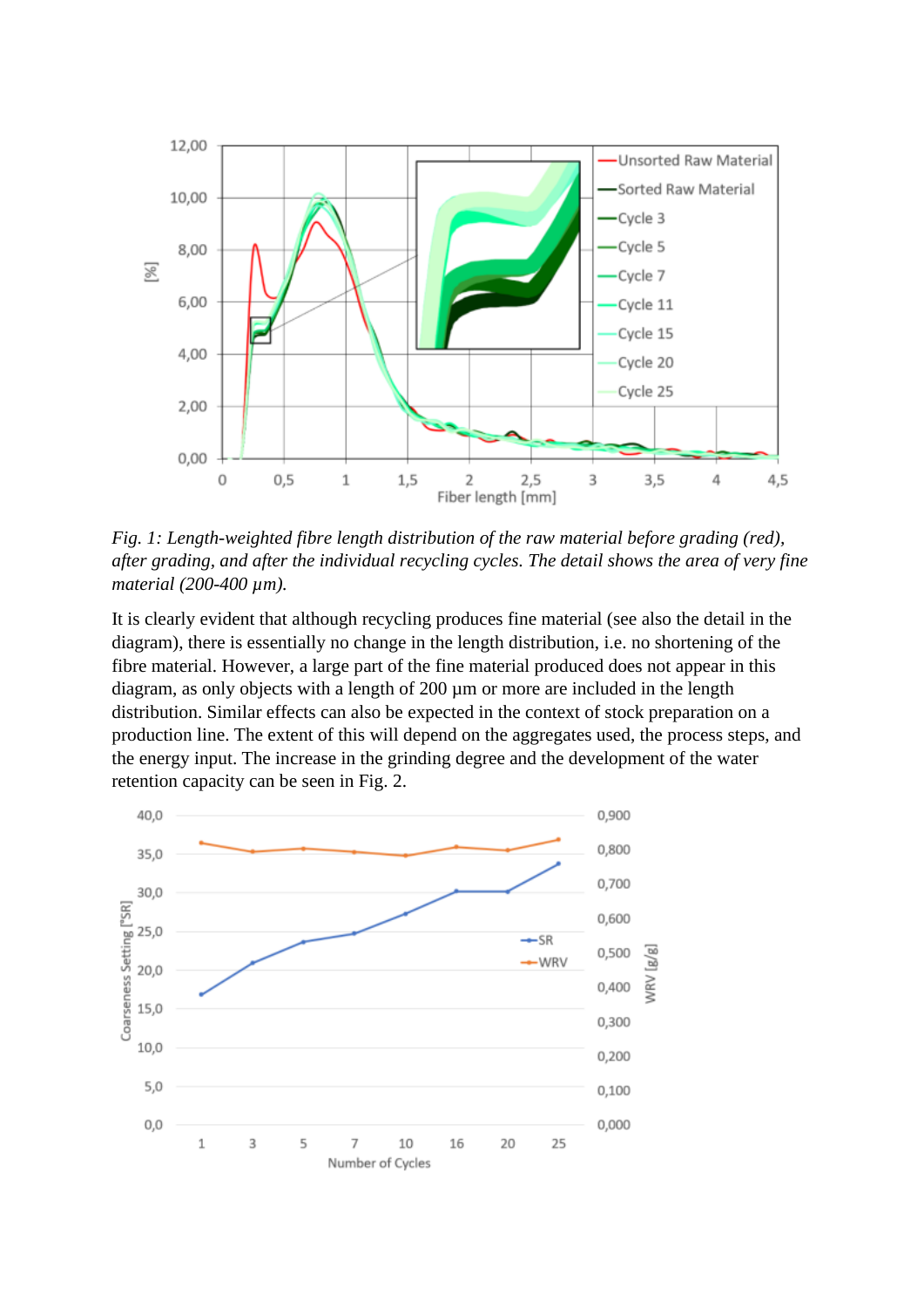## *Fig. 2: Development of grinding degree and water retention capacity over the 25 recycling cycles.*

A decrease was to be expected for the development of the water retention capacity due to the hornification of the fibre after repeated drying. There is also a slight decrease in water retention value at the beginning (up to cycle 10), but this is followed by a slight increase again. Apparently, two effects overlap here. On the one hand, we have the increasing hornification, which was not to be expected to be very pronounced anyway for this fibre, which consists primarily of secondary fibres and a proportion of wood fibre, and on the other hand, we have the increase in the degree of grinding due to the production of fines, which in turn increases the water retention capacity of the fibre. This production of fines during recycling also affects the sheet density and tensile strength (Fig. 3) of the handsheets. The increased content of fines causes compaction of the sheet, which increases the bonded area and subsequently also the tensile strength. At least at the beginning, the ash content may also have an influence, as it drops from an initial 5.8% to 3.8% by cycle 5. Over the additional cycles up to cycle 25, the ash content then remains constant, so that no further influence on the mechanical properties is to be expected. Other mechanical properties considered were the bending index relevant for this product group, as well as the Scott Bond splitting work (Fig. 4). These two parameters show no significant development over the 25 cycles. Either the fibre is not affected at all by recycling with regard to these two properties, or the negative development of the fibre is more or less compensated for by the production of fines and the associated increase in binding capacity.

## **Conclusion**

Unlike in the case of the study on the corrugated board mixture [4], in which a decline in the mechanical properties of between approx. 5 and 10% was recorded over the 25 cycles, no negative effect on the mechanical properties in question can be demonstrated in this study. The swelling capacity of the fibre (represented here by the water retention capacity) also shows no clear negative trend. A less pronounced effect was to be entirely expected for the present folding box board blend due to the lower primary fibre content, which was limited to refiner wood fibre. Especially in the case of the swelling capacity, but also in the case of the mechanical properties, it can be assumed that the effect of stock preparation (in the case of this study, redispersion of the sheets in a laboratory beater for 25 minutes at a density of 2%) compensates for any negative effects of hornification. This influence of redispersion and stock preparation will vary depending on the aggregates used, process steps, and energy input, and will naturally be reflected in the mechanical properties. In principle, however, it can be clearly stated on the basis of this study that the fibre itself allows recycling over 25 cycles without further difficulty and that no limiting trend can be foreseen in this study. Therefore, limiting factors for the recycling of the fibre will primarily be unavoidable losses of fibre together with waste in the waste paper grading process, as well as the stress on the fibre in the preparation process, which leads to the production of fibre fines and possibly also to significant damage to the fibre. The results show that folding boxes represent a highly sustainable packaging solution that can seemingly be recycled any number of times and whose number of recycling cycles is limited mainly due to the waste paper collection rate and the losses that occur during cleaning of the fibre material.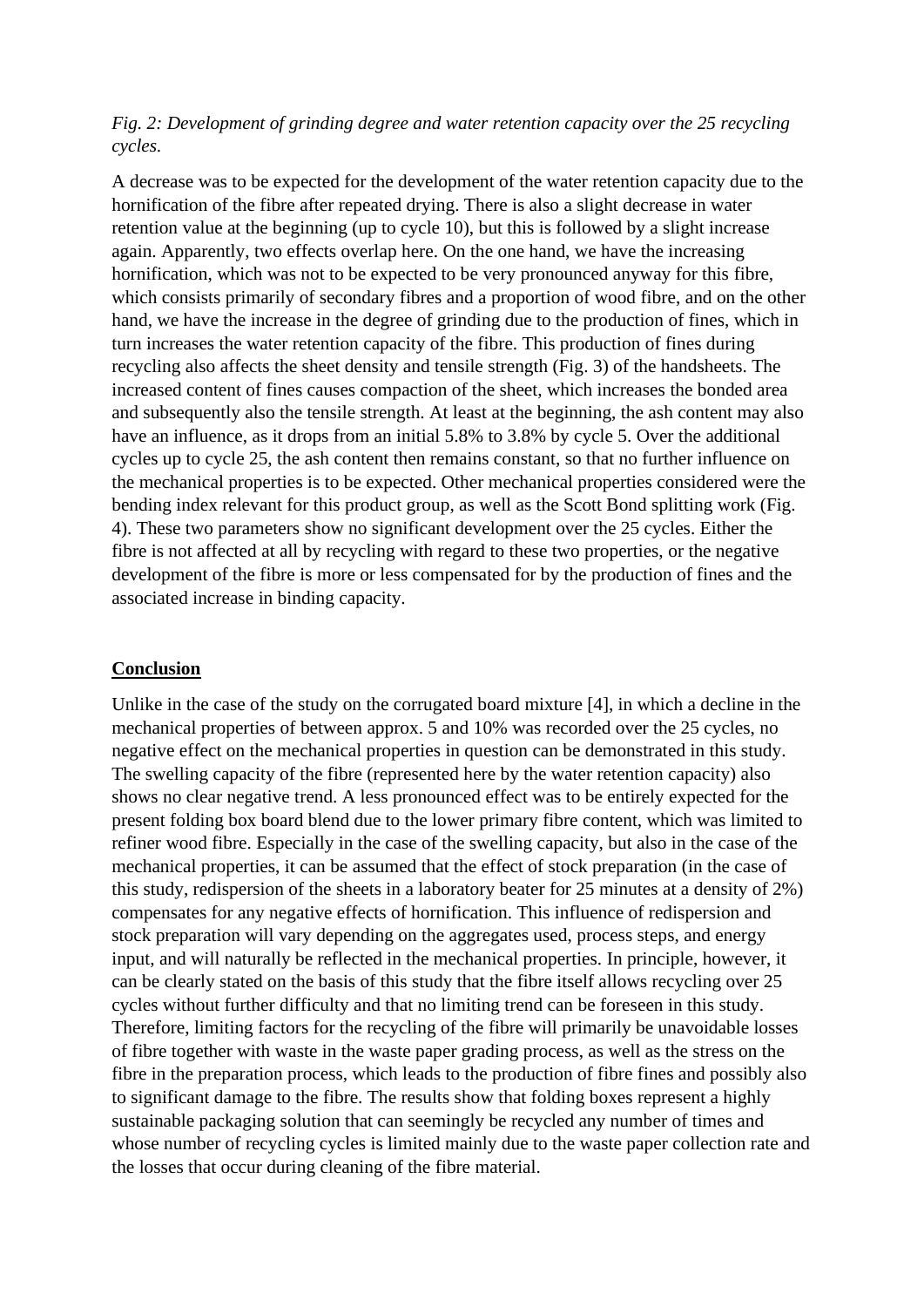

*Fig. 3: Development of the tensile index and the sheet density over the 25 recycling cycles.*



*Fig. 4: Development of the bending index and the Scott Bond splitting work over the 25 recycling cycles.*